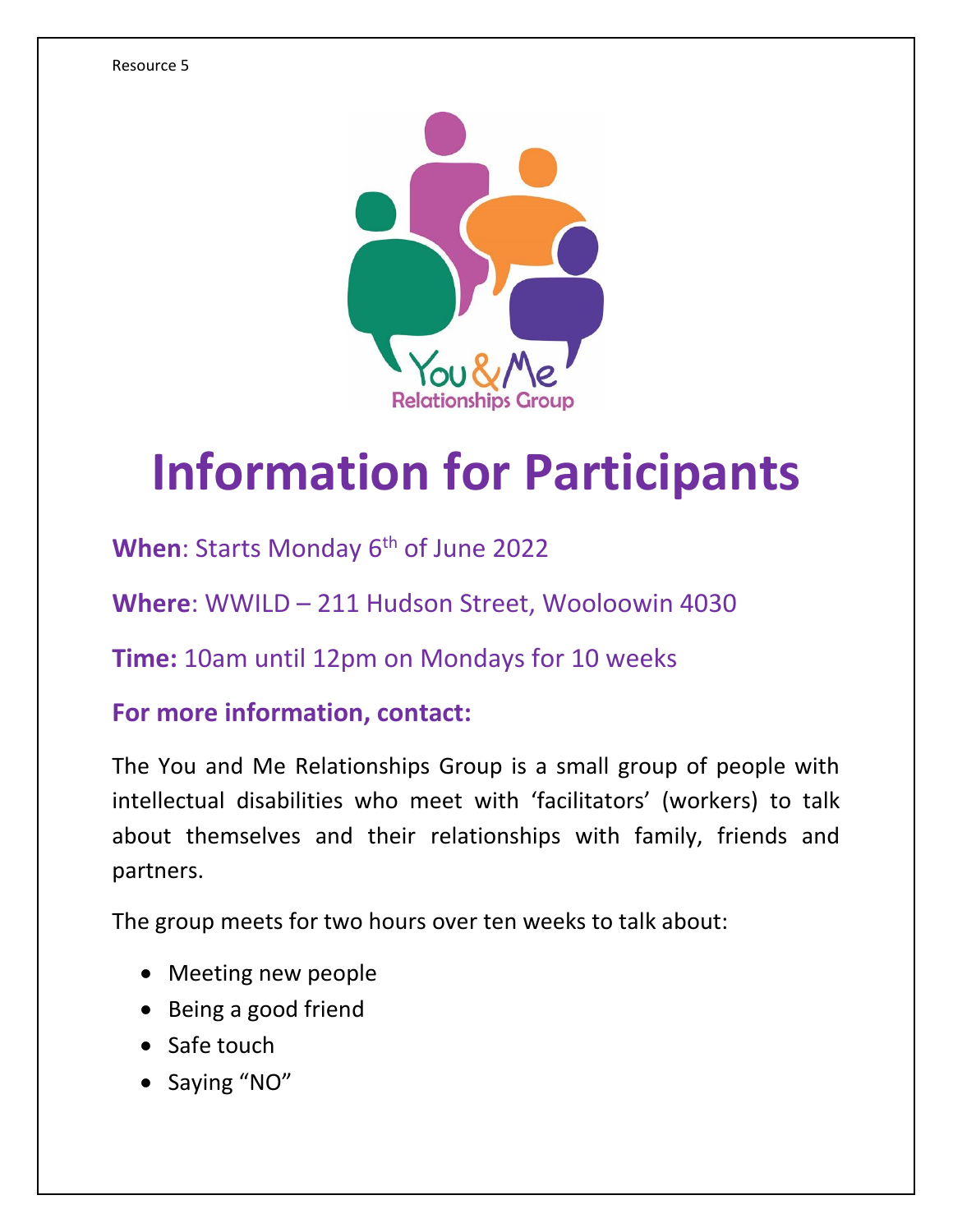- Feeling good about yourself
- Dealing with problems and arguments
- What makes a 'good' and 'bad' relationship

There will be lots of time for talking in the group but you will also participate in activities and role-plays.

Eight people will be invited to join the group. Your group will be either all men or all women. When eight people have been chosen and start the group no one new can join in. This helps the group members to get to know each other and feel safe to talk about important things.

## **If you are selected to be part of the You and Me Relationships Group:**

- Facilitators will meet with you before the group starts to let you know more about the group. They can answer any questions you may have, talk to you about anything that worries you and find out what support you might need to attend. You get to choose if you want to come to the group.
- After the group has finished, facilitators will meet with you again to find out what you thought about the group, if it helped you and how you think the group can be improved.
- Facilitators can meet with, or talk to, your parents or workers if they have any questions and you're OK with that.

**The You and Me Relationships Group has been developed by WWILD SVP Ass. Please feel free to contact WWILD for further information, support or with any comments or concerns.**

**Phone WWILD: (07) 3262 9877 Email WWILD: info@wwild.org.au**